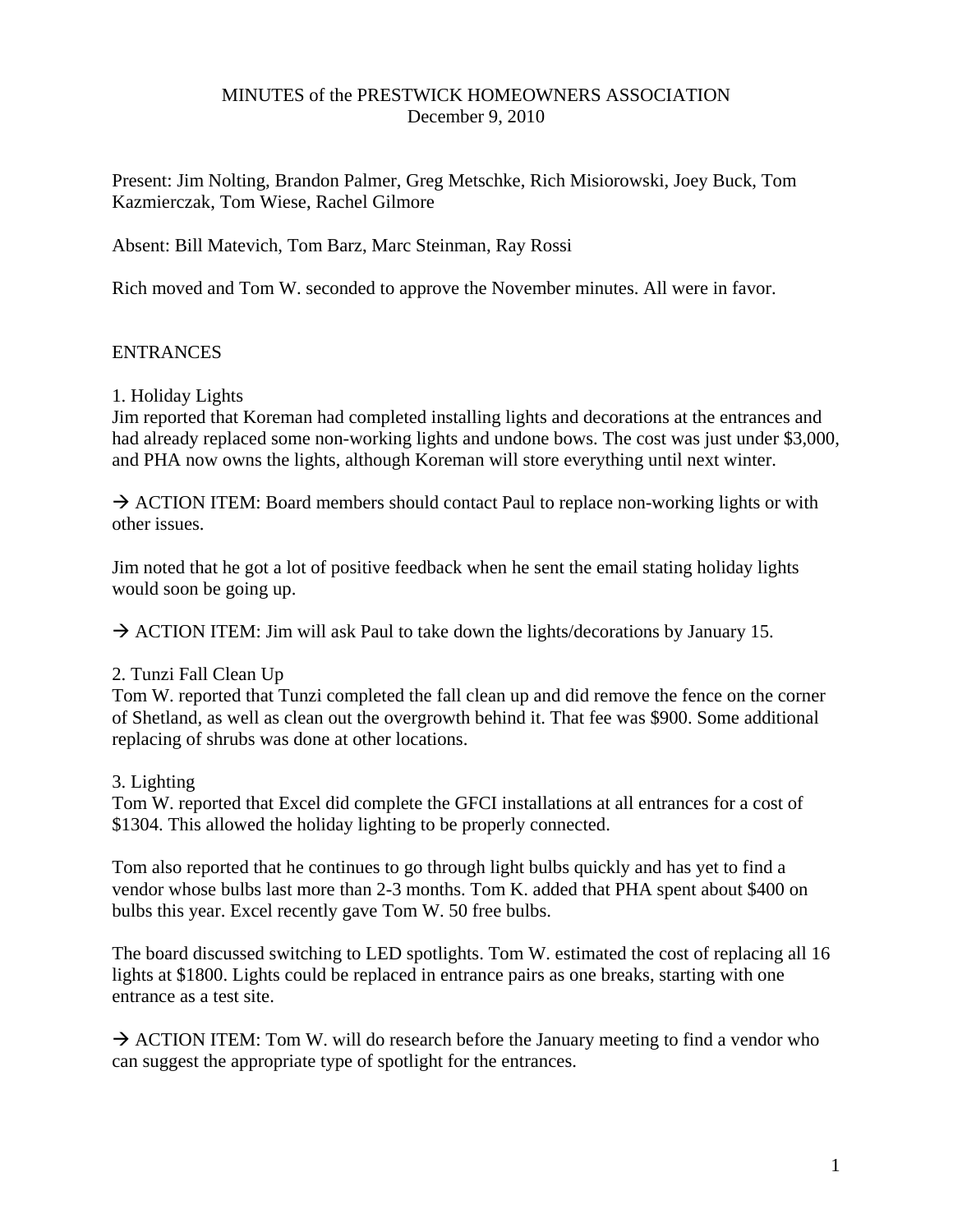## 4. Landscaping Bids

Jim reported that Paul Koreman asked to submit a bid for 2011 landscaping. Jim explained that the board had already contracted with Tunzi for 2011 services. Paul still asked if he could submit a bid and Jim agreed (see meeting packet for bid). Tom W. added that in 2009, Koreman's bid was \$13,400; in 2010 it was \$12,634. Tunzi's 2009 bid was \$9,900; in 2010 it was \$10,900. Paul plans to submit a bid for 2012 landscaping.

### MEMBERSHIP

### 1. Annual Dues Letter

Discussion was held about possible incentives to get people to join PHA. Ideas included all paying homeowners' names be put in a raffle for a gift certificate or giving a discount to members who get non-members to join.

The consensus was to make a big push to recruit new homeowners as they move in and encourage current members to rejoin.

Dues will remain at \$80 for homeowners and \$30 for condo owners (correction from November minutes which states \$50 for condos).

 $\rightarrow$  ACTION ITEM: Rachel will update the annual dues letter response form to include a) a check off box to indicate electronic payment and verification of directory and b) a check off box for electronic delivery of correspondence

 $\rightarrow$  ACTION ITEM: Greg and Brandon will update the annual dues letter and highlight everything that's been done regarding enhanced landscaping, sprinklers for entrances, electric work, entrance stones, holiday lighting and support of the fireworks event.

Rachel suggested that photos be taken seasonally of the entrances to use in future correspondence with membership about the benefits of joining PHA.

### 2. Bylaws

Discussion was held regarding the bylaws and whether there is a way to amend them to require and enforce membership. Consensus was that this is not a primary focus at the moment.

In addition, discussion continued on having an attorney review the PHA bylaws and make recommendations as to policies and procedures.

 $\rightarrow$  ACTION ITEM: Jim will contact the attorney who ran the HOA class Tom K. attended to inquire about a bylaws review cost and possible in person meeting with the board.

## 3. Annual Meeting

Discussion was held about having an annual meeting for the membership. The suggestion was made to bring in a speaker (police chief or community service officer?) for a program and Q&A followed by a brief annual meeting and refreshments.

Rich moved and Joey seconded to hold an annual membership meeting in the spring. All were in favor.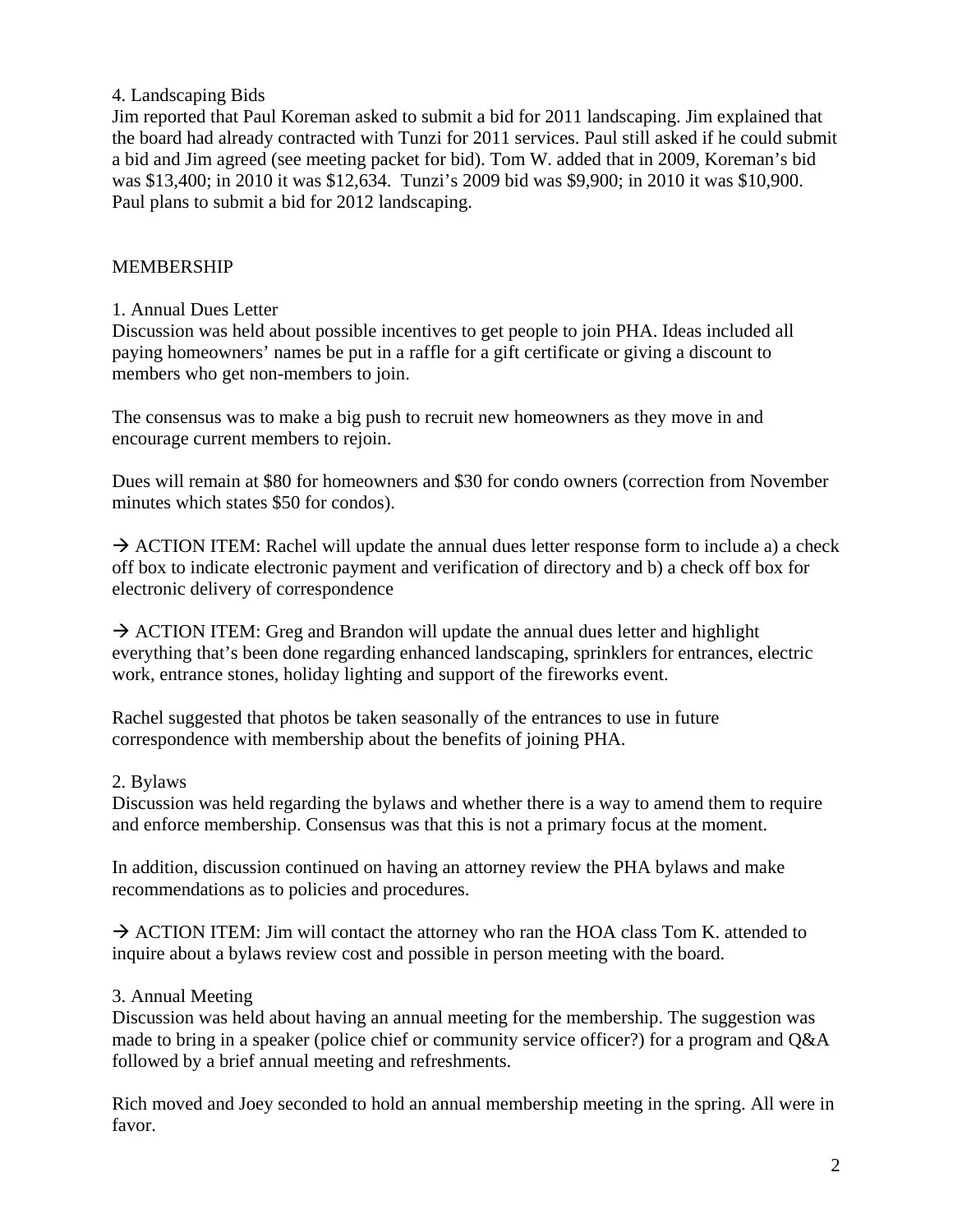### 4. New Member Campaign

Greg reported on his and Brandon's work to develop a new member recruitment/retention process. They propose putting together a welcome packet that will contain information on: Village contacts, school information, garbage/recycling/yard waste collection, mosquito control, branch pick up, PCC information, etc. The packet will also include a welcome letter. The Prestwick directory and a current newsletter. The packet will be delivered by a board member or volunteer after move in, along with a bottle of wine.

The proposed process is:

1) New neighbors will be identified by Tom Barz. Email to PHA members with name, address, and date of closing.

2) Neighbors information will be added to a tracking sheet by Greg Metschke.

3) Greg Metschke will send email to PHA Member responsible for Welcome and drop off all Welcome Items.

4) PHA member responsible for welcome will target delivery within 3 weeks after identification.

5) PHA member will send email to Greg Metschke, with a copy to Rachel, that the process is complete with any info on children and contact info.

6) Greg Metschke will track the completion and Rachel will add info to directory list and add to email list (if desired).

Discussion was held about adding the current park district catalog to the packet and putting all materials in a customized Prestwick folder.

 $\rightarrow$  ACTION ITEM: Jim will email Jerry Ducay to see if the Village has a brochure with all of the Village services listed. If yes, Jim will ask to get copies of this for the PHA welcome packet.

 $\rightarrow$  ACTION ITEM: Rachel will give the extra printed copies of the newsletter to Greg for the packet.

 $\rightarrow$  ACTION ITEM: Greg will include a copy of the annual dues letter in the packet so that all of the needed directory information can be included and the homeowner can easily join.

 $\rightarrow$  ACTION ITEM: Greg will ask Tom Barz to get additional copies of the park district brochure to include in the packet.

 $\rightarrow$  ACTION ITEM: Greg will send out an email asking board members to take different sections of Prestwick for packet distribution. Additional volunteers will be recruited as needed.

 $\rightarrow$  ACTION ITEM: Rachel will email Greg the Prestwick logo and an entrance photo and/or garden walk photos for the folder.

 $\rightarrow$  ACTION ITEM: Greg/Brandon will implement this process January 1, 2011.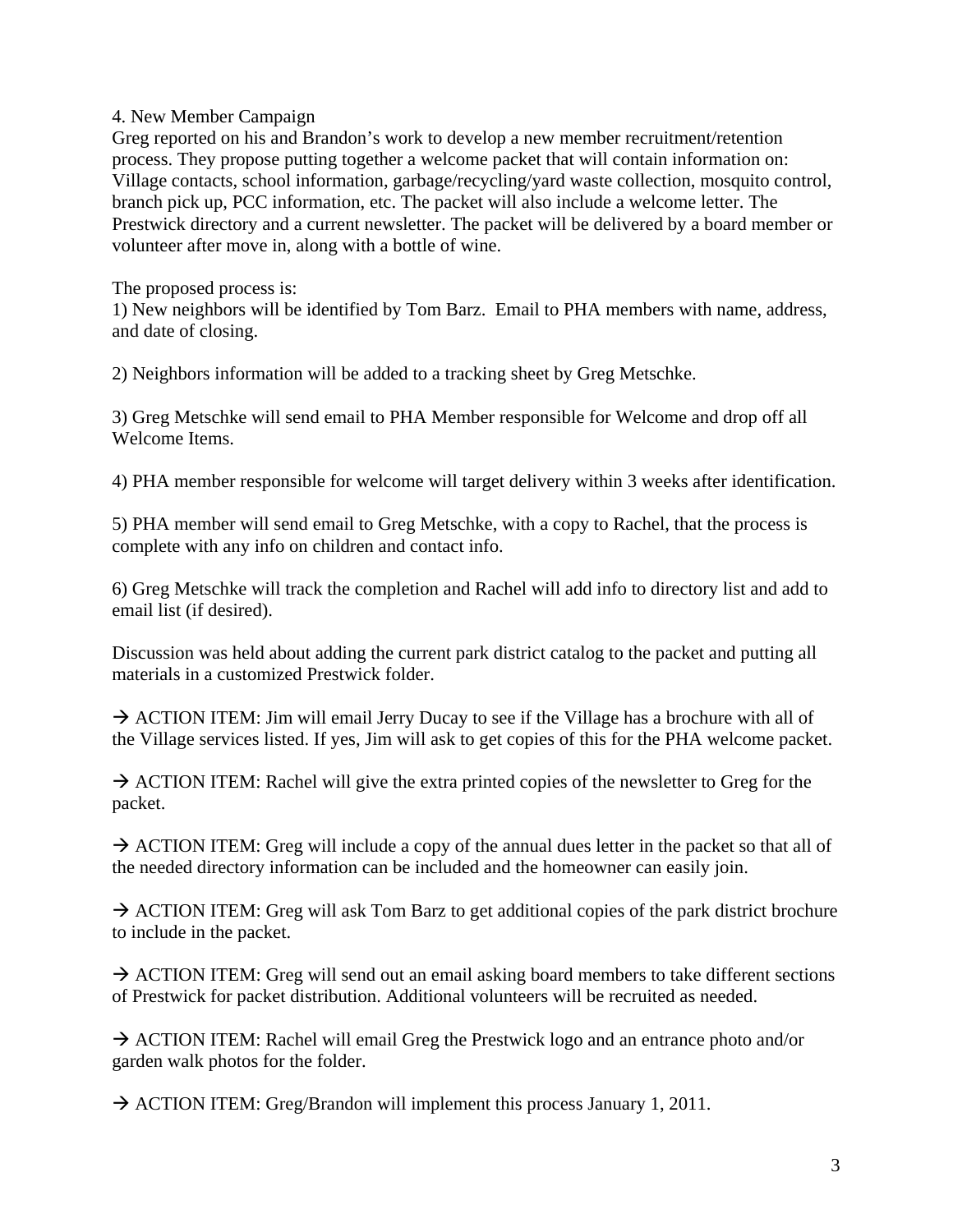The board approved up to \$250 for the printing of the customized folders.

# 5. 2011 Directory

 $\rightarrow$  ACTION ITEM: Rachel will include web sites along with phone numbers for all of the listed community resources.

#### ARC No report

### FINANCIAL

1. Treasurer's Report

Tom K. noted that PHA spent \$15,000 on entrances in 2010, which was about \$5,000 more than the proposed budget. However, that amount included several one time charges for special fall clean up needs (i.e. fence removal), as well as the holiday lighting expenses.

Clarification was made for the Oktoberfest Social expenses that \$975 was received and \$600 was disbursed to the Club for a net PHA underwriting of \$375.

2. 2011 Budget

Discussion was held on the 2011 proposed budget, in particular regarding the savings PHA receives by Liberty's donation of printing (courtesy of resident Bill Kiehl).

Tom K. moved and Joey seconded to approve the 2011 budget with the stipulation of increasing the Publications line item to \$5500 and adding to Revenue an In Kind Donation amount of \$5,000 to account for the Liberty donation and reflect printing costs in the budget. All were in favor.

 $\rightarrow$  ACTION ITEM: Jim will amend the budget to increase the Publications line item to \$5500 and add in In Kind Donation amount of \$5,000 to Revenue.

**SOCIAL** No report.

**SECURITY** No report.

WEB SITE No report.

## **NEWSLETTER**

The next newsletter will go out at the end of January to all members. It will include: